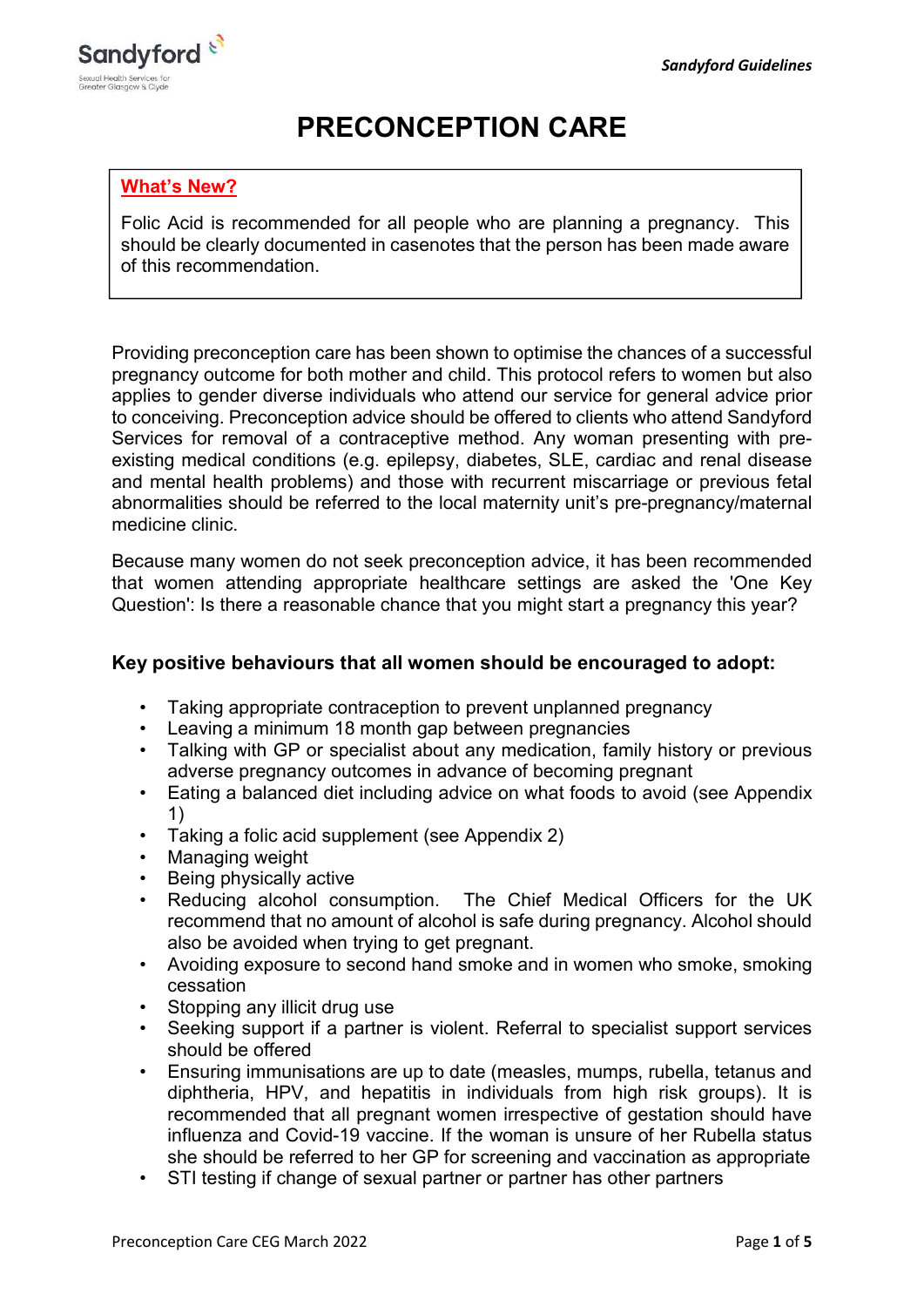

- Taking measures to avoid toxoplasmosis
- Reducing exposure to potential environmental hazards. X-rays are known to adversely affect the developing fetus, especially during the first trimester. It is important for any woman trying to conceive to alert clinicians prior to any x-rays.
- Cytology status should be ascertained and a cervical smear offered, if due within the screening programme.

## **Smoking**

The Department of Health recommends that women should not smoke during pregnancy. Smoking is associated with fetal growth restriction and should be discouraged in any woman trying to conceive. Referral to smoking cessation services should be offered to all smokers.

Also ask regarding other smokers in the household, and advise that smoking around a baby increases risk of sudden infant death and other respiratory diseases.

Nicotine replacement therapy (NRT) can be used by pregnant women, and can be prescribed as part of a smoking cessation service or can be purchased over the counter by the woman. NICE guidance on smoking cessation advises to discuss the risks and benefits of NRT with pregnant women who smoke, particularly those who do not wish to accept the offer of help from the NHS Stop Smoking Service.

Advise pregnant women using nicotine patches to remove them before going to bed.

### Medication

Women should always check with a doctor or a pharmacist before taking any medicines (including herbal remedies) during pregnancy. Nasal decongestants, aspirin and ibuprofen should be avoided during pregnancy. Paracetamol is a safe analgesic during pregnancy. Recreational drugs should be discouraged at all times. Some medications should be stopped several months before trying to get pregnant. Reliable and accurate information is freely available to women and their partners though the UK Teratology Information Service (UKTIS) on line resource 'bumps' www.medicinesinpregnancy.org

### Body Weight

Obesity (BMI ≥ 30kg/m<sup>2</sup>) increases a woman's risk of fertility problems, miscarriage, congenital abnormalities, gestational diabetes and complications in labour. Weight loss and exercise should be encouraged in obese women who wish to conceive, and exercise should be continued during pregnancy.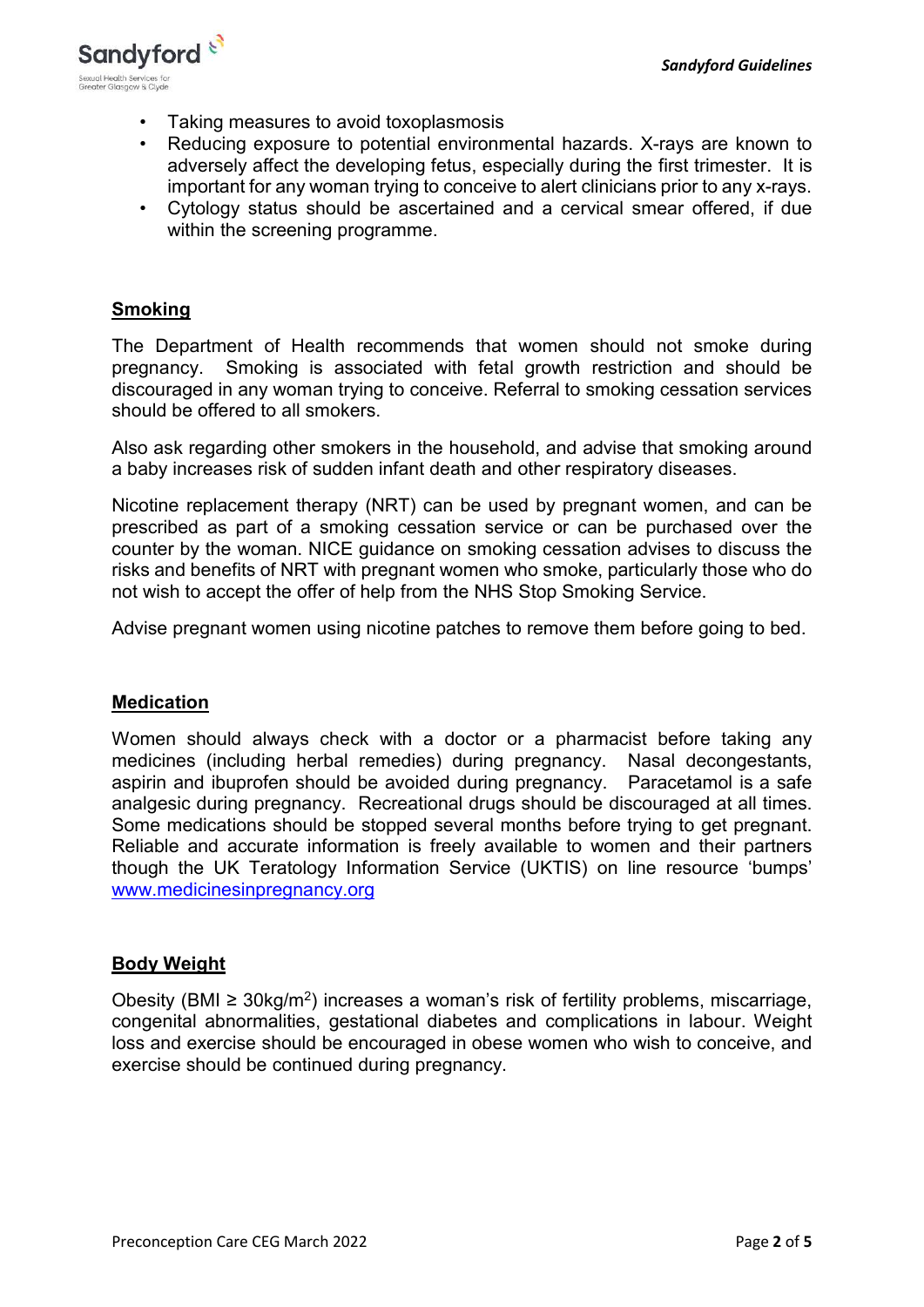

## **References**

NHS Choices. Your health, your choices. Planning your pregnancy https://www.nhs.uk/conditions/pregnancy-and-baby/planning-pregnancy/ [Accessed March 2022]

CMACE/RCOG Joint Guideline Management of Women with Obesity in Pregnancy https://www.rcog.org.uk/globalassets/documents/guidelines/cmacercogjointguideline managementwomenobesitypregnancya.pdf [Accessed March 2022]

NHS Health Scotland https://www.nhs.uk/live-well/quit-smoking/nhs-stopsmoking-services-help-you-quit/ [Accessed March 2022]

### Appendix one: Foods to avoid eating during pregnancy

The following foods should be avoided because of the risks of food poisoning, and the possible presence of bacteria, chemicals or parasites in these foods could harm an unborn baby.

Cheese: Avoid mould-ripened soft cheeses (cheese with white rind) such as Brie and Camembert. This includes mould ripened goat's cheese such as Chevre. Blue veined cheeses should also be avoided such as Danish Blue, Gorgonzola and Roquefort. These cheeses are an ideal environment for harmful bacteria, such as listeria and are only safe to eat in pregnancy if they have been cooked.

Raw eggs: Raw or lightly cooked hen eggs or foods containing them can be eaten provided the eggs are produced under the British Lion Code of Practice.

Unpasteurised milk: Raw (unpasteurised) milk, including unpasteurised goats' or sheep's milk, or any food that is made of them, such as soft goats' cheese should not be consumed.

Pâté: Avoid all types of pâté, including vegetable pâtés, as they can contain listeria.

Raw meat: Raw or undercooked meat should not be consumed.

All meat and poultry should be thoroughly cooked so there's no trace of pink or blood. Particularly care should be taken with sausages and minced meat. The latest advice from the Food Standards Agency (FSA) is that pregnant women should take care when eating cold cured meats such as salami, chorizo, pepperoni and Parma ham, because these meats are not cooked but cured and fermented, so they may contain toxoplasmosis-causing parasites. The instructions on the pack should be checked to see whether the product is ready-to-eat or needs cooking first.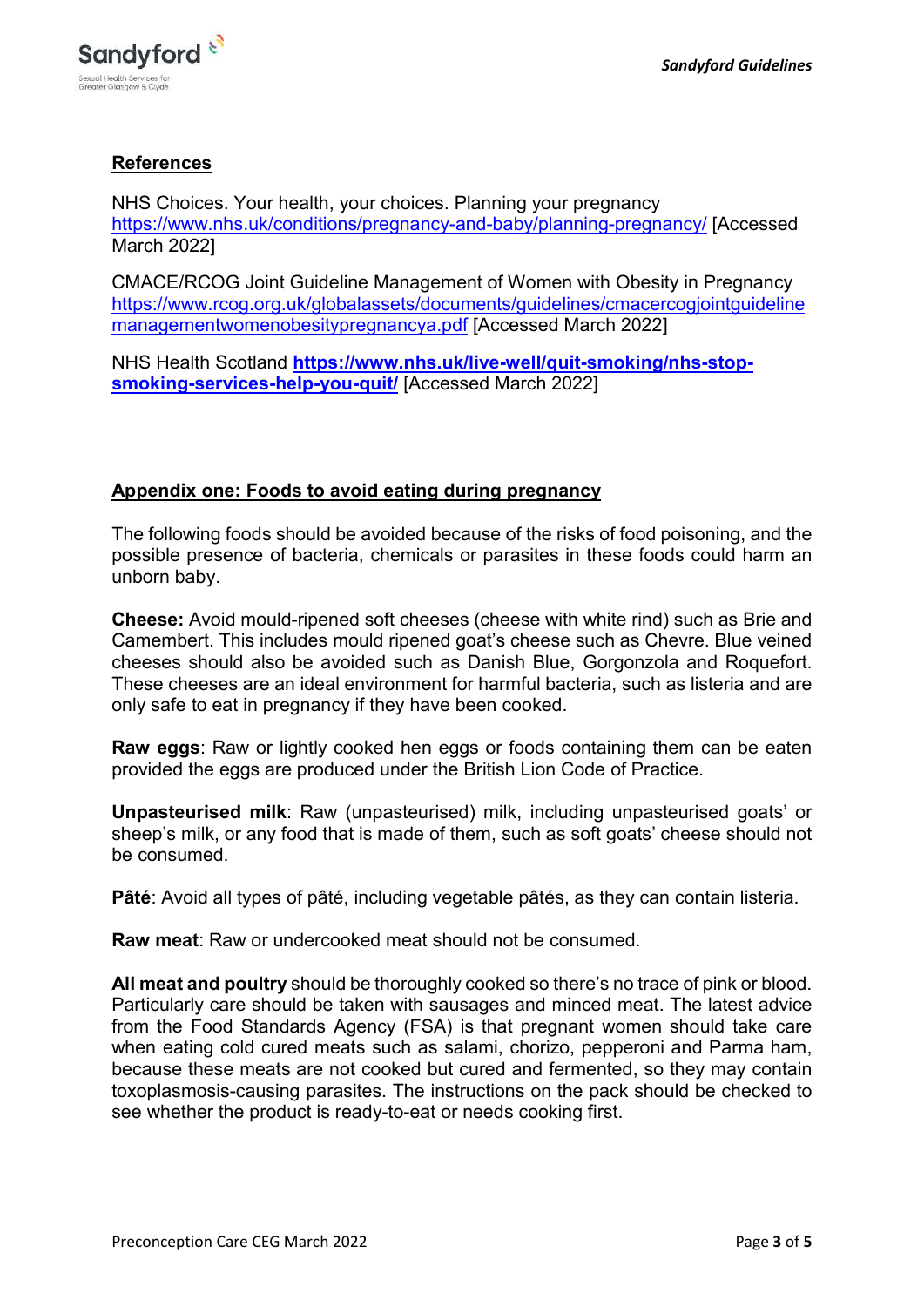

For ready-to-eat meats, the risk from parasites can be reduced by freezing cured/fermented meats for four days at home before eating them. Freezing kills most parasites, making the meat safer to eat.

Liver: Avoid liver or liver products, such as liver pâté or liver sausage, as they may contain a lot of vitamin A. Too much vitamin A can harm an unborn fetus.

Vitamin A: High-dose multivitamin supplements, fish liver oil supplements, any supplements containing vitamin A should NOT be taken.

Fish: Some types of fish should be avoided completely, such as shark, swordfish and marlin because they contain high levels of mercury. Tuna also contains pollutants so intake should be limited to two tuna steaks a week, each weighing about 140g when cooked or 170g when raw or four medium sized cans of tuna a week. Oily fish (tuna does not count as an oily fish) should be limited to two portions a week Raw shellfish should be avoided as these can cause food poisoning.

Caffeine High caffeine intake may increase the risk of miscarriage and fetal growth restriction. The Food Standards Agency recommends limiting caffeine intake during pregnancy to 200mg a day (e.g. 2 mugs instant coffee).

### Appendix two: Supplements

#### Folic Acid

It is recommended that women should take a daily 0.4 mg (400 microgram) folic acid supplement during the time they are trying to conceive and until the 12th week of pregnancy. They should also eat more foods containing folate (the natural form of folic acid). All women should take 10mcg vitamin D throughout pregnancy and when breast feeding. 'Healthy start' vitamins which contain Folic acid, Vitamin C and Vitamin D are available free from midwives and health visitors.

https://www.mygov.scot/free-vitamins-pregnant (accessed March 2022)

The following groups of women are at an increased risk of having a baby with a neural tube disorder and these women should ask their GP for a higher dose of 5mg, which is only available on prescription.

- women with a neural tube defect
- women with partners who have a neural tube defect
- women with a previous pregnancy affected by a neural tube defect
- women (or partners) with a family history of a neural tube defect
- women with a pregnancy BMI > 30 kg/m<sup>2</sup>
- women with diabetes
- women with coeliac disease
- women on anti-epileptic drugs (AED) medication
- women with haemolytic anaemia (including haemoglobinopathies), sickle cell anaemia or thalassaemia traits